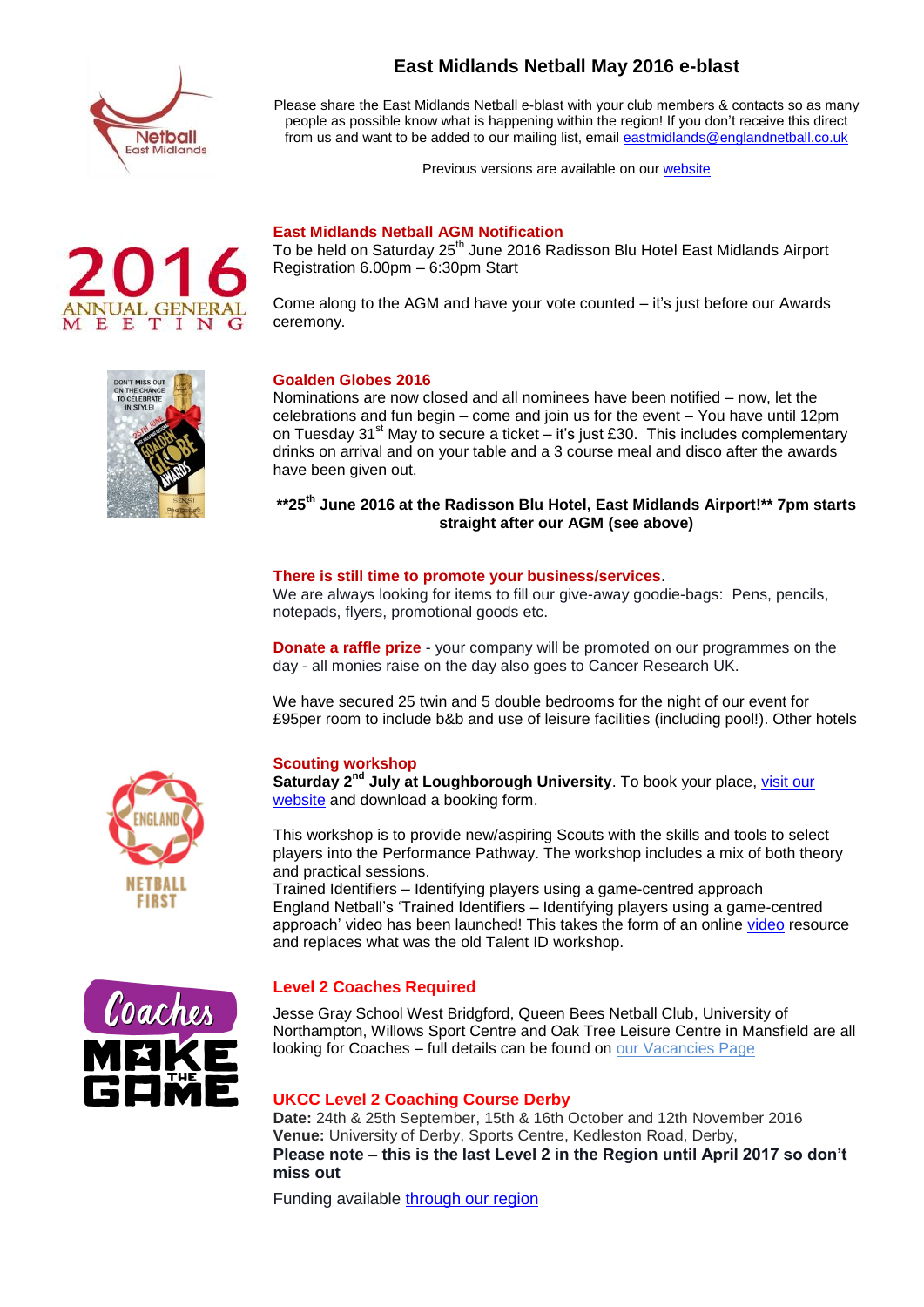

# **Netball Youth Camps – Summer 2016**

**Nottingham Netball Youth Camp** - 11-16 years 27th-29th July 2016 9am-5pm Trent College and The Elms, Long Eaton, Derby Road, Long Eaton, Nottingham, NG10 4AD

**Northampton Netball Youth Camp** - 11-16 years 17th-19th August 2016 9am— 5pm Moulton School and Science College, Pound Lane, Moulton, Northampton, NN3 7SD

<http://www.eastmidlandsnetball.co.uk/netball-youth-camp.html>



#### **Festival of Netball**

Sunday 12th June Venue: Soar Valley College (Gleneagles Avenue LE4 7GY) Time: 10:30 – 1:30 (registration 10am) Costs: Please note participants must be 14+ Team £20 (Max 10-Min 8) Individuals £3:00 (we will look to slot you in a team).

#### **LINCOLN NETBALL LEAGUE SENIOR TOURNAMENT**

SUNDAY 26 JUNE 2016 9.30am-4.00pm approx.THE PRIORY WITHAM ACADEMY, DE WINT AVENUE, LINCOLN, LN6 7DT

#### **Brigg Netball Tournament 2016**

Hi 5(U9 & U11), U12 and U14 – Saturday  $16<sup>th</sup>$  July U16 & U19 – Sunday  $17^{\text{th}}$  July

## **Bridgford Netball Club**

Bridgford annual pick & mix tournament THURSDAY 14th JULY 6.30-9pm. Venue to be confirmed

Full details and entry forms for all tournaments can be found on our [tournaments](http://www.eastmidlandsnetball.co.uk/upcoming-tournaments.html)  [page.](http://www.eastmidlandsnetball.co.uk/upcoming-tournaments.html)



#### **Nottingham This Girl Can b2n festival**

Harvey Hadden Sports Centre When- Sunday 12<sup>th</sup> June 11-2pm Full details can be found on our [Back to Netball Page](http://www.eastmidlandsnetball.co.uk/back-to-netball.html)

# **Back to Netball Session has started Tuesday 12th April – 21st June 2016 8.15pm – 9.30pm, £3 per week**.

Find your nearest session on our [session finder](http://www.eastmidlandsnetball.co.uk/back-to-netball.html)



**Qualifying Tournament for the Junior League – U14 and U16's**

Will be held on 3rd July at Soar Valley - age groups will be current U13's and U15's as at 31st August 2015. Full details and all the forms can be found on our Regional [U14 & U16's page.](http://www.eastmidlandsnetball.co.uk/regional-u14--u16.html)



# **New Junior Netball Club in Skegness**

Seasiders Netball in Skegness now has a new successful junior section boasting 26 young people aged from 11 – 15.

The project was born from Satellite funding from Lincolnshire Sport. An initial 12 weeks of skills and drills has seen a new junior club grow for Skegness. 6 of the players are now playing regularly in the Wednesday night Skegness League. Last week saw the numbers grow as the club did a '*bring a friend'* night The group also have a new Level 1 coach.

Seasiders are now looking at the possibility of joining the Lincolnshire County Junior Netball League in the upcoming 2016-17 season.

For more information contact [eshelbourn@skegnessgrammar.co.uk](mailto:eshelbourn@skegnessgrammar.co.uk) or [sjohnson@skegnessacademy.org](mailto:sjohnson@skegnessacademy.org) <http://www.eastmidlandsnetball.co.uk/latest-news/junior-netball-in-skegness>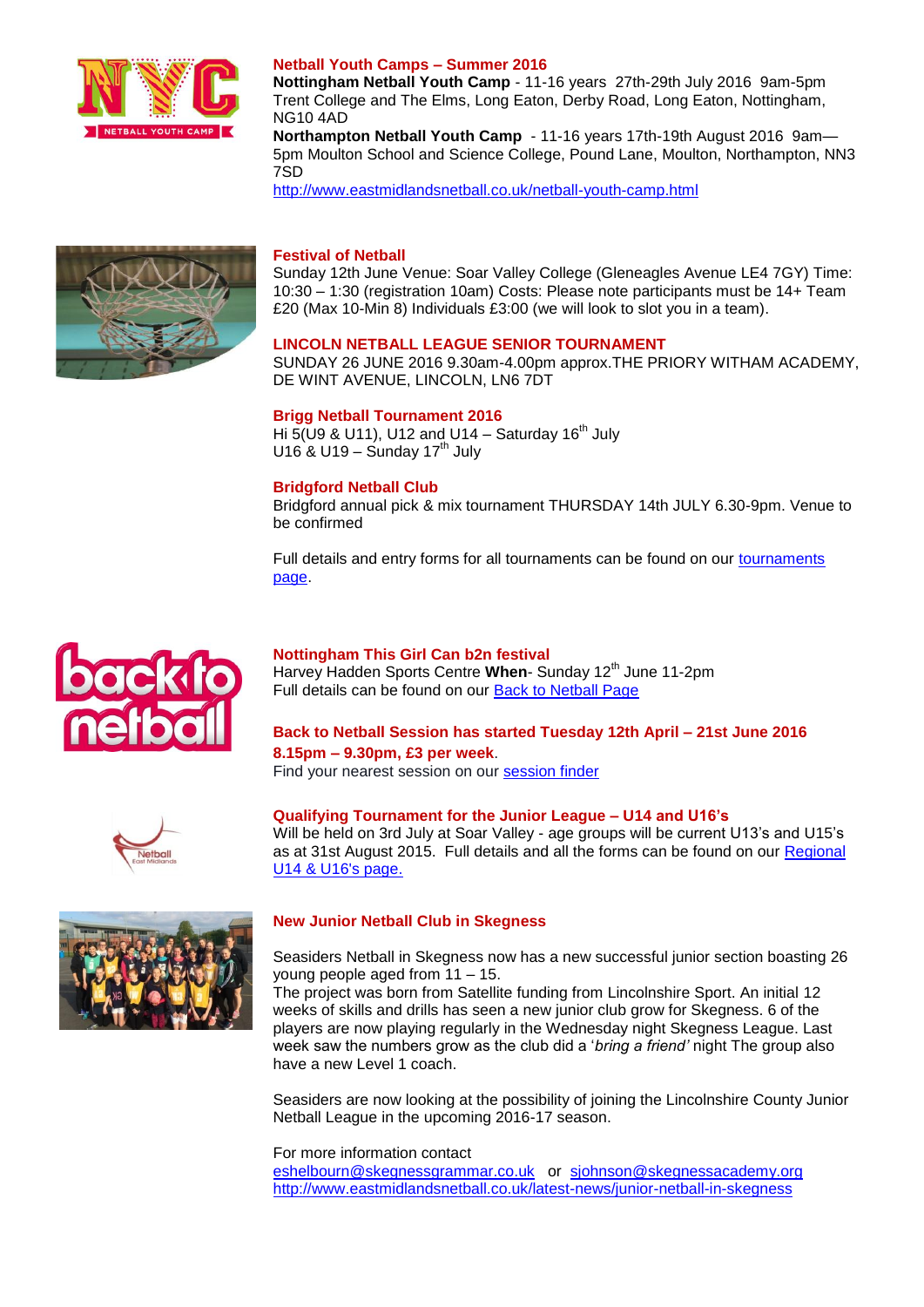

# **Club Matters – Club Mark ID Numbers**

Clubmark are now allocating all Clubmark clubs with a unique ID number / reference number which is automatically generated by Club Matters. This ID number will remain with the club for it's lifetime on Club Matters and Clubmark will use this number to locate a club in any communication / queries with England Netball or the club direct.. The Clubmark ID number will now replace the use of Clubmark URNs which were previously generated by individual NGBs and CSPs.

These new ID numbers will be uploaded on to the Club Matters website. We would encourage all clubs to familiarise themselves with Club Matters by searching for their Clubmark ID number.

<http://www.eastmidlandsnetball.co.uk/get-involved.html>

**East Midlands will be hosting a ClubMatters Roadshow on 9th November** in the Netball Centre at Loughborough Uni. All clubs are invited to attend – 2 persons per club is recommended and there is no cost for this.

# **Walking Netball**

Pilot sessions have taken place and weekly slots are now running at Portland Leisure Centre and Willows Sports Centre. Further pilots will be running in the region later this year [check out the rules on EN Website](http://www.englandnetball.co.uk/my-game/Walking_Netball)

# **U14 Nationals**

Brigg & Bramcote headed off to Nationals this weekend – full write-ups will be available soon on our [Regional U14 Tournament page.](http://www.eastmidlandsnetball.co.uk/regional-u14-tournament.html)

# **U16 National**

Well done to both Northants JMs and Rutland Rockets who are attended National Club Finals on  $30<sup>th</sup>$  April and 1<sup>st</sup> May – details on our Regional U16 Tournament [page.](http://www.eastmidlandsnetball.co.uk/regional-u16-tournament.html)

# **High 5 and U 12 Regional Event**

This event took place at Oundle School on Sunday  $8<sup>th</sup>$  May – placings can be found on our [High-5 & U12 Regional Page.](http://www.eastmidlandsnetball.co.uk/high-5--u12-regional.html)

# **Report on the Regional league Qualifying Tournament 2016**

Charnwood Sapphires will be joining Division 3 as their first team successfully gained promotion to the Prem League, leaving a gap for teams to move up. – Full write can be found on our [Premier League Page.](http://www.eastmidlandsnetball.co.uk/premier-league.html)

# **Nottinghamshire County Netball Academy 2016/17**

Following the Scouting Workshop on  $14<sup>th</sup>$  May at Nusa Academy, selections were made and full listings of successful players can be found on our [website](http://www.eastmidlandsnetball.co.uk/performance-workshops.html) – well done to everyone who took part.



# **Loughborough Lightning Coach Workshops**

**The Inner Circle Date:** Saturday 11th June, 2016 **Time:** 9am-12pm

To book your place on a workshop; purchase tickets to matches or just to keep up with all Lightning news, [Loughborough Lightning website](http://loughboroughsport.com/loughborough-lightning/)

For information about financial support from the region please apply through our [website](http://www.eastmidlandsnetball.co.uk/regional-funding.html)

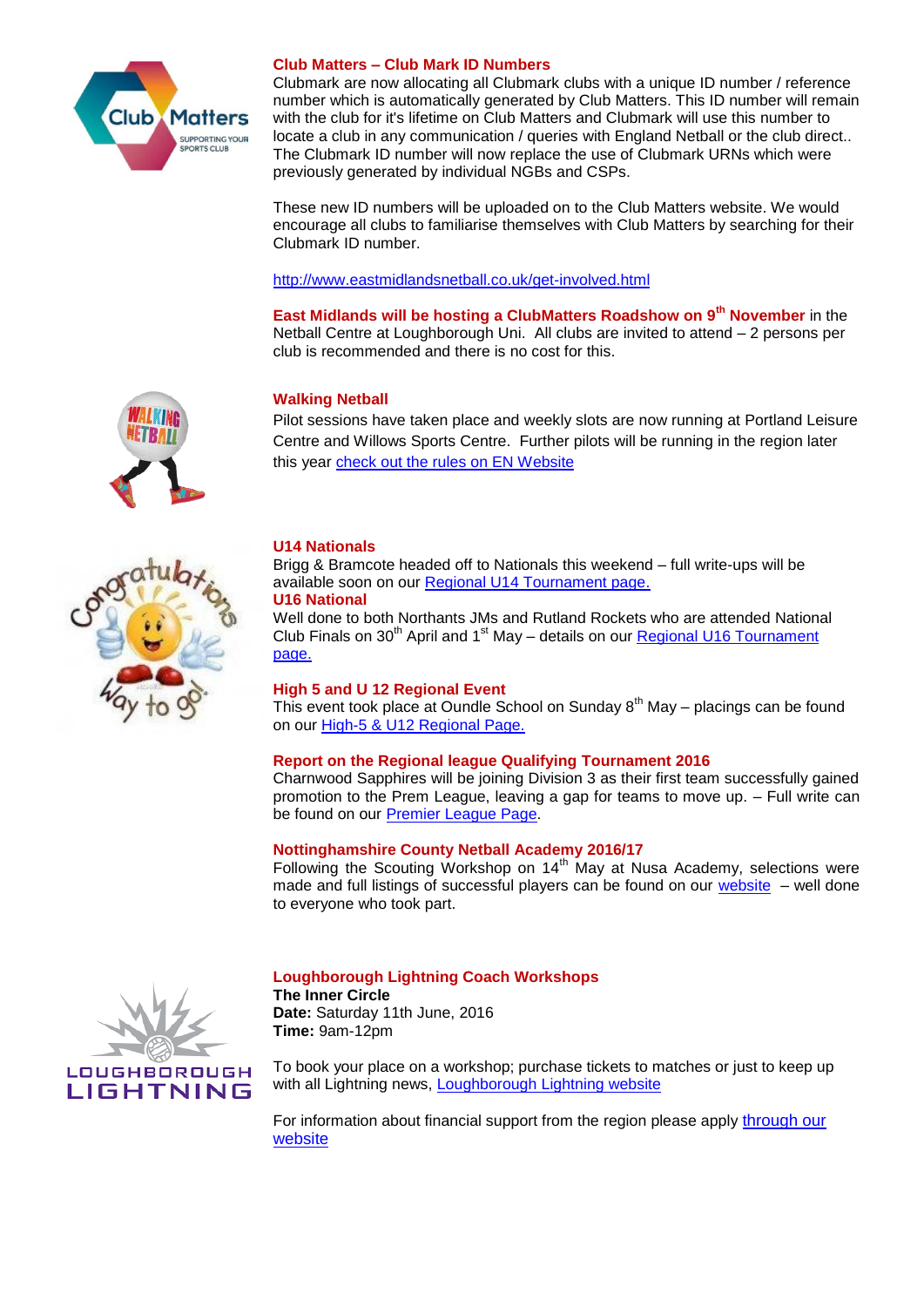





East Midlands Netball wish to support affiliated members through subsidies and mentoring opportunities to help develop coaches; tutors; umpires; assessors; volunteers and players across the region.

To apply for a grant from the region, [visit our website](http://www.eastmidlandsnetball.co.uk/regional-funding.html) to download an application form. Forms must be sent prior to attendance and can not be paid retrospectively.

# **East Midlands 12-25 Bursary**

A bursary is available to help the development of netball throughout the East Midlands to support and increase opportunities for netballers aged 12-25 within schools, clubs and community settings.

If you have a project which targets this age group and is looking to create a minimum of 15 new netballers, check out the bursary guidelines on [our website](http://www.eastmidlandsnetball.co.uk/funding.html) or get in touch with one of the team.

# **Two Counties Monthly Netball**

Lots happening with Two Counties, High 5, U12/U13 checkout our website for more [details](http://www.eastmidlandsnetball.co.uk/two-counties-monthly-tournaments.html) or contact Kay McKenzie on 07940647964 or [kay.mckenzie@hotmail.co.uk](mailto:kay.mckenzie@hotmail.co.uk)



# **Netball at Willows Sports Centre, Derby**

Willows Sports Centre has had a fantastic month with netball; hosting more than 100 teams per week and introducing a new traditional 7 aside league recently, the sport is going from strength to strength.

Our new traditional 7 aside league is played on Thursday evenings with all games scheduled between 6pm and 8pm. The league currently runs on a 6 team format however, there is space for 2 more teams to join the fun!

Our fast paced 5 aside league on a Wednesday is due to begin a new season in the next few weeks. We are looking for 3 more teams to come along and try our hugely enjoyed format of the sport. With continuous play and more court area covered in each position; this format is great for all standards of player.

If, like us, you are crazy about netball; come and join us for your summer season!

Should taking a walk on the mild side be more to your taste; then join us on Friday morning's for our Walking Netball session! The session takes place every Friday from 11am - 12pm. Walk this way and meet new people.

For more information call the centre on 01332 204004 or email [info@willowssportscentre.co.uk](mailto:info@willowssportscentre.co.uk)

# **Staff Contacts**

**East Midlands Regional Coordinator-** Stephanie Orr eastmidlands@englandnetball.co.uk 01509 226753

**Derbyshire/Nottinghamshire Netball Development Officer** – Julian Taylor julian.taylor@englandnetball.co.uk 07545 924993

**Nottinghamshire/Derbyshire Netball Development Community Coach**- Ruth Pickthorn ruth.pickthorn@englandnetball.co.uk 07872 407215

**Lincolnshire Netball Development Officer** – Louise Key louise.key@englandnetball.co.uk 07545 924994

**Leicestershire Netball Development Officer** – Val Kindred v.kindred@lrsport.org 07540 126816

**Northamptonshire Netball Development Officer** – Kelly Walker